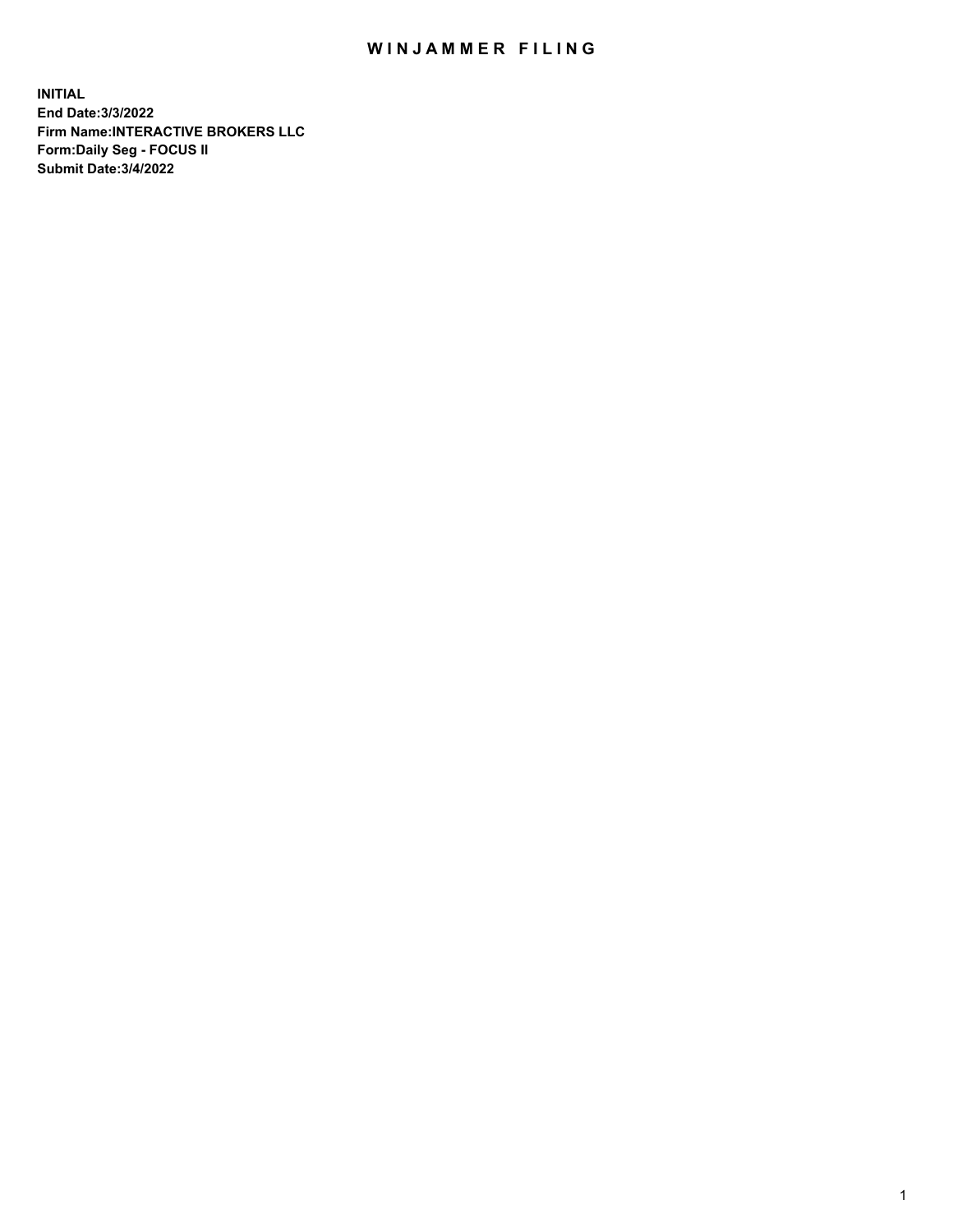**INITIAL End Date:3/3/2022 Firm Name:INTERACTIVE BROKERS LLC Form:Daily Seg - FOCUS II Submit Date:3/4/2022 Daily Segregation - Cover Page**

| Name of Company                                                                                                                                                                                                                                                                                                                | <b>INTERACTIVE BROKERS LLC</b>                                                                 |
|--------------------------------------------------------------------------------------------------------------------------------------------------------------------------------------------------------------------------------------------------------------------------------------------------------------------------------|------------------------------------------------------------------------------------------------|
| <b>Contact Name</b>                                                                                                                                                                                                                                                                                                            | James Menicucci                                                                                |
| <b>Contact Phone Number</b>                                                                                                                                                                                                                                                                                                    | 203-618-8085                                                                                   |
| <b>Contact Email Address</b>                                                                                                                                                                                                                                                                                                   | jmenicucci@interactivebrokers.c<br>om                                                          |
| FCM's Customer Segregated Funds Residual Interest Target (choose one):<br>a. Minimum dollar amount: ; or<br>b. Minimum percentage of customer segregated funds required:% ; or<br>c. Dollar amount range between: and; or<br>d. Percentage range of customer segregated funds required between:% and%.                         | $\overline{\mathbf{0}}$<br>$\overline{\mathbf{0}}$<br>155,000,000 245,000,000<br>00            |
| FCM's Customer Secured Amount Funds Residual Interest Target (choose one):<br>a. Minimum dollar amount: ; or<br>b. Minimum percentage of customer secured funds required:%; or<br>c. Dollar amount range between: and; or<br>d. Percentage range of customer secured funds required between:% and%.                            | $\overline{\mathbf{0}}$<br>$\overline{\mathbf{0}}$<br>80,000,000 120,000,000<br>0 <sub>0</sub> |
| FCM's Cleared Swaps Customer Collateral Residual Interest Target (choose one):<br>a. Minimum dollar amount: ; or<br>b. Minimum percentage of cleared swaps customer collateral required:% ; or<br>c. Dollar amount range between: and; or<br>d. Percentage range of cleared swaps customer collateral required between:% and%. | $\overline{\mathbf{0}}$<br>$\underline{\mathbf{0}}$<br>0 <sub>0</sub><br>0 <sub>0</sub>        |

Attach supporting documents CH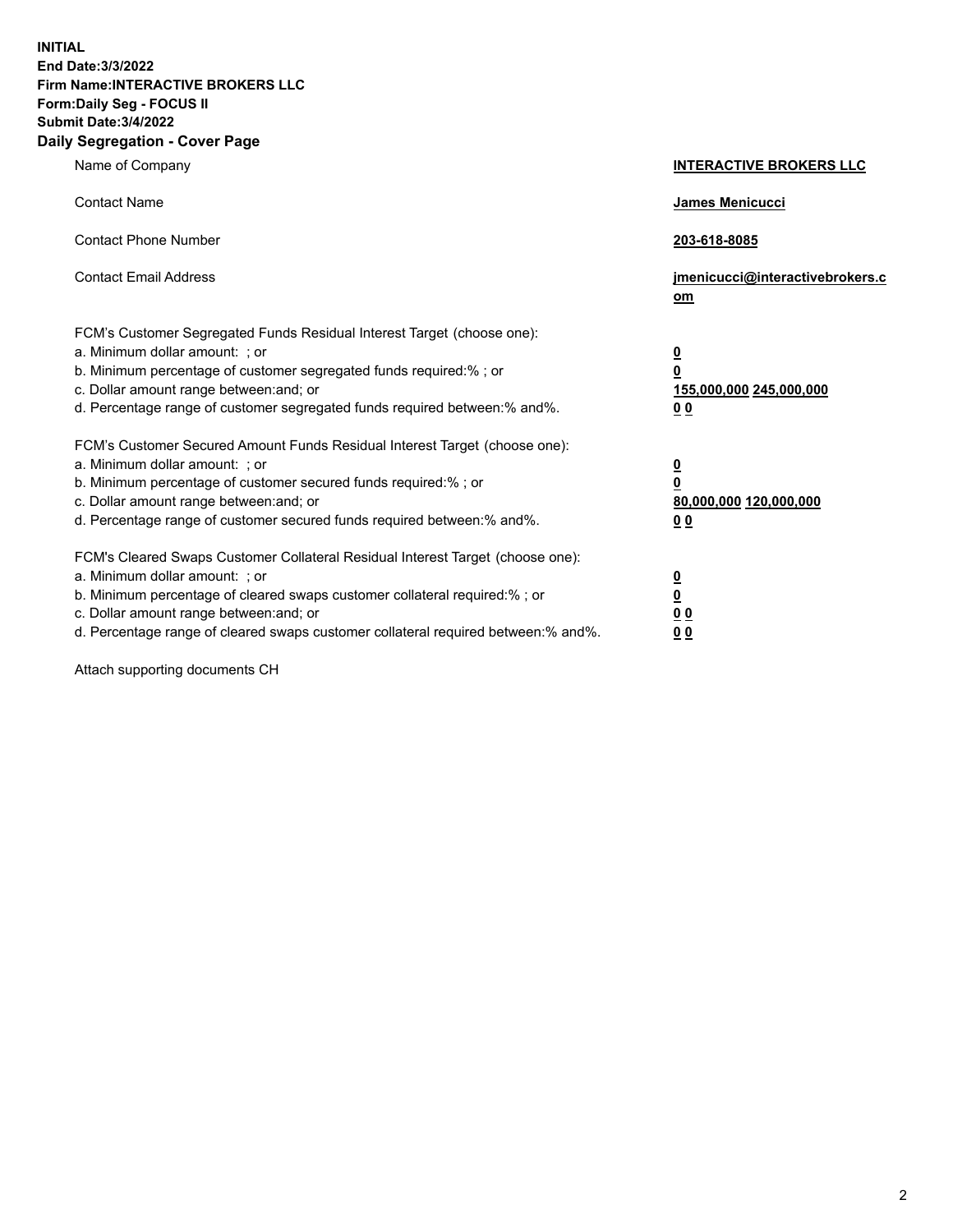**INITIAL End Date:3/3/2022 Firm Name:INTERACTIVE BROKERS LLC Form:Daily Seg - FOCUS II Submit Date:3/4/2022 Daily Segregation - Secured Amounts**

|                | Dany Ocgregation - Occurea Anioants                                                                        |                                               |
|----------------|------------------------------------------------------------------------------------------------------------|-----------------------------------------------|
|                | Foreign Futures and Foreign Options Secured Amounts                                                        |                                               |
|                | Amount required to be set aside pursuant to law, rule or regulation of a foreign                           | $0$ [7305]                                    |
|                | government or a rule of a self-regulatory organization authorized thereunder                               |                                               |
| 1.             | Net ledger balance - Foreign Futures and Foreign Option Trading - All Customers                            |                                               |
|                | A. Cash                                                                                                    | 456,565,726 [7315]                            |
|                | B. Securities (at market)                                                                                  | $0$ [7317]                                    |
| 2.             | Net unrealized profit (loss) in open futures contracts traded on a foreign board of trade                  | 22,228,402 [7325]                             |
| 3.             | Exchange traded options                                                                                    |                                               |
|                | a. Market value of open option contracts purchased on a foreign board of trade                             | 84,072 [7335]                                 |
|                | b. Market value of open contracts granted (sold) on a foreign board of trade                               | $-6,409$ [7337]                               |
| 4.             | Net equity (deficit) (add lines 1. 2. and 3.)                                                              | 478,871,791 [7345]                            |
| 5.             | Account liquidating to a deficit and account with a debit balances - gross amount                          | <b>5,247</b> [7351]                           |
|                | Less: amount offset by customer owned securities                                                           | 0 [7352] 5,247 [7354]                         |
| 6.             | Amount required to be set aside as the secured amount - Net Liquidating Equity                             | 478,877,038 [7355]                            |
|                | Method (add lines 4 and 5)                                                                                 |                                               |
| 7.             | Greater of amount required to be set aside pursuant to foreign jurisdiction (above) or line                | 478,877,038 [7360]                            |
|                | 6.                                                                                                         |                                               |
|                | FUNDS DEPOSITED IN SEPARATE REGULATION 30.7 ACCOUNTS                                                       |                                               |
| $\mathbf{1}$ . | Cash in banks                                                                                              |                                               |
|                | A. Banks located in the United States                                                                      | 23,724,972 [7500]                             |
|                | B. Other banks qualified under Regulation 30.7                                                             | 0 [7520] 23,724,972 [7530]                    |
| 2.             | <b>Securities</b>                                                                                          |                                               |
|                | A. In safekeeping with banks located in the United States                                                  | 382,668,150 [7540]                            |
|                | B. In safekeeping with other banks qualified under Regulation 30.7                                         | 0 [7560] 382,668,150 [7570]                   |
| 3.             | Equities with registered futures commission merchants                                                      |                                               |
|                | A. Cash                                                                                                    | $0$ [7580]                                    |
|                | <b>B.</b> Securities                                                                                       | $0$ [7590]                                    |
|                | C. Unrealized gain (loss) on open futures contracts                                                        | $0$ [7600]                                    |
|                | D. Value of long option contracts                                                                          | $0$ [7610]                                    |
|                | E. Value of short option contracts                                                                         | 0 [7615] 0 [7620]                             |
| 4.             | Amounts held by clearing organizations of foreign boards of trade                                          |                                               |
|                | A. Cash                                                                                                    | $0$ [7640]                                    |
|                | <b>B.</b> Securities                                                                                       | $0$ [7650]                                    |
|                | C. Amount due to (from) clearing organization - daily variation                                            | $0$ [7660]                                    |
|                | D. Value of long option contracts                                                                          | $0$ [7670]                                    |
|                | E. Value of short option contracts                                                                         | 0 [7675] 0 [7680]                             |
| 5.             | Amounts held by members of foreign boards of trade                                                         |                                               |
|                | A. Cash                                                                                                    | 196,658,912 [7700]                            |
|                | <b>B.</b> Securities                                                                                       | $0$ [7710]                                    |
|                | C. Unrealized gain (loss) on open futures contracts                                                        | -625,984 [7720]                               |
|                | D. Value of long option contracts                                                                          | 84,072 [7730]                                 |
|                | E. Value of short option contracts                                                                         | <mark>-6,409</mark> [7735] 196,110,591 [7740] |
| 6.             | Amounts with other depositories designated by a foreign board of trade                                     | 0 [7760]                                      |
| 7.             | Segregated funds on hand                                                                                   | $0$ [7765]                                    |
| 8.             | Total funds in separate section 30.7 accounts                                                              | 602,503,713 [7770]                            |
| 9.             | Excess (deficiency) Set Aside for Secured Amount (subtract line 7 Secured Statement<br>Page 1 from Line 8) | 123,626,675 [7380]                            |
| 10.            | Management Target Amount for Excess funds in separate section 30.7 accounts                                |                                               |
| 11.            | Excess (deficiency) funds in separate 30.7 accounts over (under) Management Target                         | 80,000,000 [7780]<br>43,626,675 [7785]        |
|                |                                                                                                            |                                               |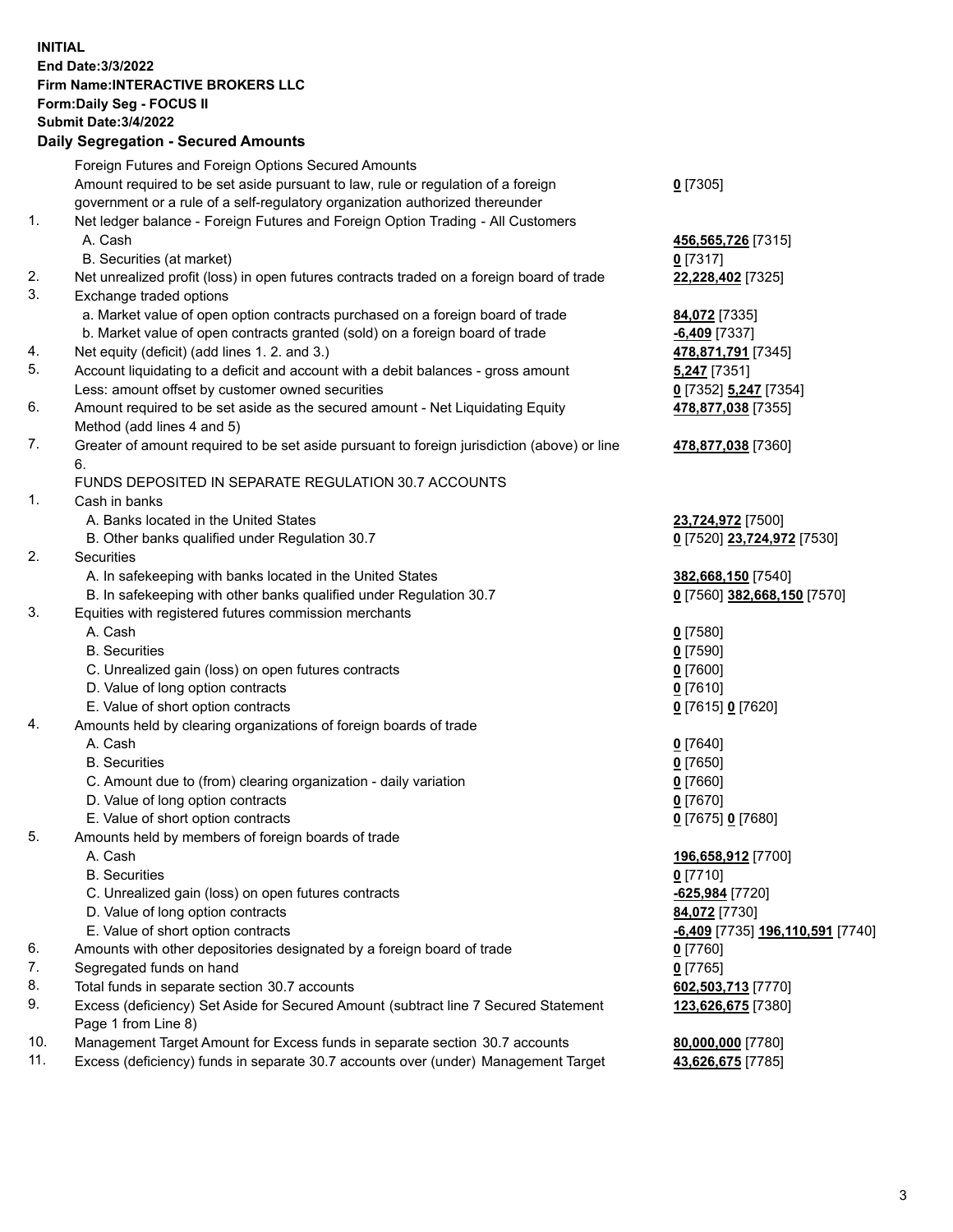**INITIAL End Date:3/3/2022 Firm Name:INTERACTIVE BROKERS LLC Form:Daily Seg - FOCUS II Submit Date:3/4/2022 Daily Segregation - Segregation Statement** SEGREGATION REQUIREMENTS(Section 4d(2) of the CEAct) 1. Net ledger balance A. Cash **8,039,314,391** [7010] B. Securities (at market) **0** [7020] 2. Net unrealized profit (loss) in open futures contracts traded on a contract market **230,041,239** [7030] 3. Exchange traded options A. Add market value of open option contracts purchased on a contract market **949,866,763** [7032] B. Deduct market value of open option contracts granted (sold) on a contract market **-858,553,519** [7033] 4. Net equity (deficit) (add lines 1, 2 and 3) **8,360,668,874** [7040] 5. Accounts liquidating to a deficit and accounts with debit balances - gross amount **1,148,899** [7045] Less: amount offset by customer securities **0** [7047] **1,148,899** [7050] 6. Amount required to be segregated (add lines 4 and 5) **8,361,817,773** [7060] FUNDS IN SEGREGATED ACCOUNTS 7. Deposited in segregated funds bank accounts A. Cash **829,019,799** [7070] B. Securities representing investments of customers' funds (at market) **5,282,170,570** [7080] C. Securities held for particular customers or option customers in lieu of cash (at market) **0** [7090] 8. Margins on deposit with derivatives clearing organizations of contract markets A. Cash **1,218,504,138** [7100] B. Securities representing investments of customers' funds (at market) **1,151,611,751** [7110] C. Securities held for particular customers or option customers in lieu of cash (at market) **0** [7120] 9. Net settlement from (to) derivatives clearing organizations of contract markets **-8,110,190** [7130] 10. Exchange traded options A. Value of open long option contracts **949,866,763** [7132] B. Value of open short option contracts **-858,553,519** [7133] 11. Net equities with other FCMs A. Net liquidating equity **0** [7140] B. Securities representing investments of customers' funds (at market) **0** [7160] C. Securities held for particular customers or option customers in lieu of cash (at market) **0** [7170] 12. Segregated funds on hand **0** [7150] 13. Total amount in segregation (add lines 7 through 12) **8,564,509,312** [7180] 14. Excess (deficiency) funds in segregation (subtract line 6 from line 13) **202,691,539** [7190] 15. Management Target Amount for Excess funds in segregation **155,000,000** [7194] 16. Excess (deficiency) funds in segregation over (under) Management Target Amount **47,691,539** [7198]

Excess